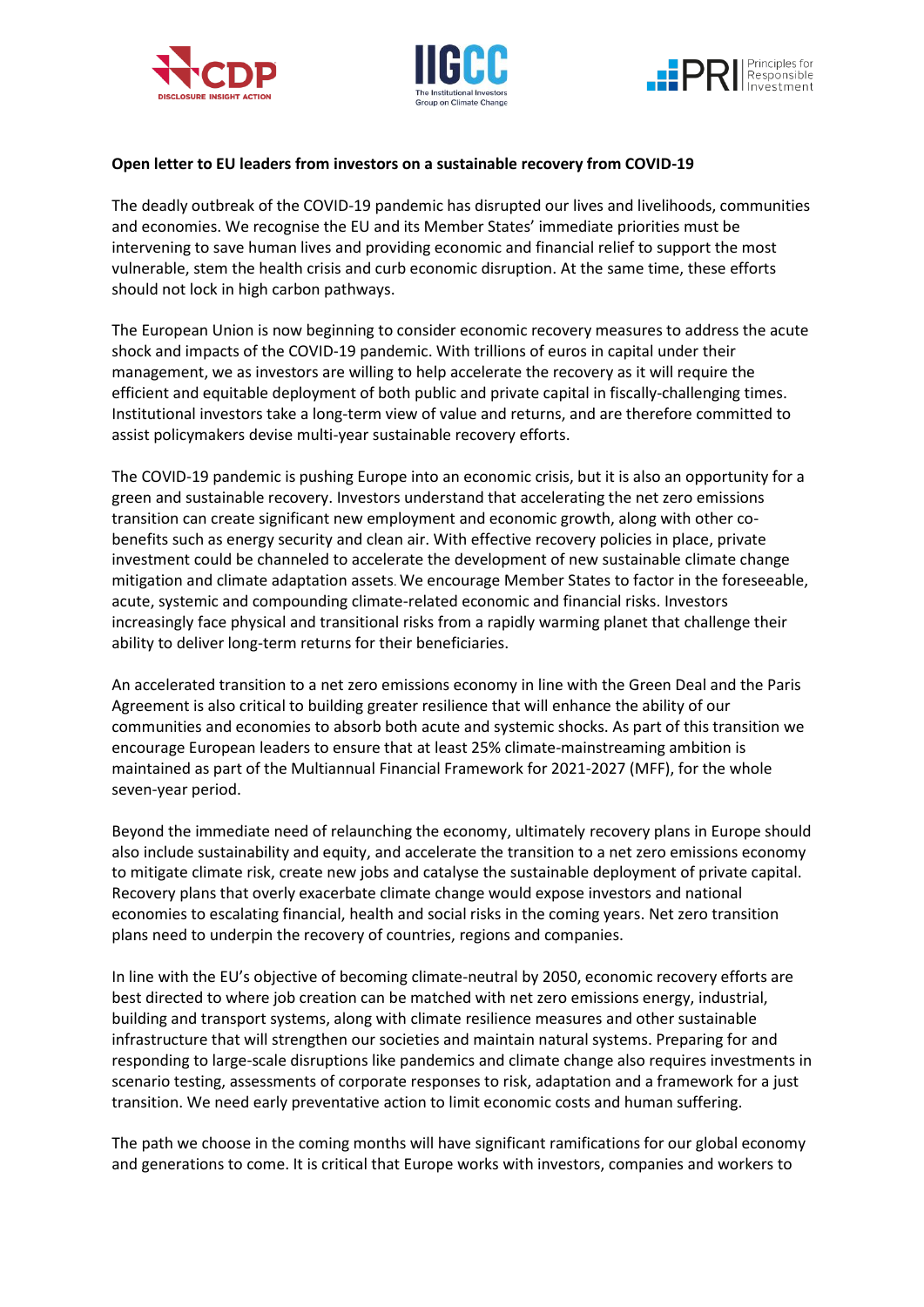





develop just and sustainable recovery plans. As leading investors, we stand ready to help policymakers to invest in a better, more resilient future.

Our recommendations for an investible and sustainable economic recovery from the COVID-19 pandemic:

**1. Prioritise human relief and job creation without locking in high carbon pathways.** The EU must protect communities and workers, especially the most vulnerable, from the impacts of the COVID-19 pandemic and the economic fallout. Recovery plans should create jobs across society that match with investments in net zero emissions energy, industrial, building and transportation systems, climate resilience measures and other sustainable infrastructure.

**2. Support the Green Deal and uphold the Paris Agreement.** Governments, investors and companies must support the Green Deal and its objective of making Europe climate-neutral by 2050, in line with the European Commission's 2050 long-term strategy, in order to maintain and strengthen their commitments in line with the Paris Agreement. The Paris Agreement remains the best multilateral instrument to accelerate emissions reductions and reduce the human health and economic risks from climate change. In order to do this, European leaders should uphold the 25% climate-mainstreaming target of the MFF, rapidly legally enshrine Europe's 2050 climate ambition with the European Climate Law, and maintain momentum on the Green Deal, ambitious 2030 climate targets and sustainable finance agenda.

**3. Member States should ensure COVID-19 support addresses climate risk.** In particular, carbonintensive companies that receive government bailouts, grants, loans, tax concessions and temporary equity purchases should be required to establish and enact climate change transition plans consistent with the Green Deal and Paris Agreement goals, and achieving net zero emissions by 2050 in exchange for this public support. Investors should work closely with national policymakers on the implementation of these transition plans.

**4. Prioritise climate resiliency and net zero emissions economic solutions.** Locking in carbonintensive economic activities in pursuit of recovery plans will only exacerbate systemic climate risks and expose economies to escalating shocks. The EU and its Member States can accelerate the recovery by facilitating fresh investment and jobs in clean energy, which can often also be deployed cheaper and faster than incumbent carbon-intensive activities. Support for new sustainable infrastructure such as electrified transport systems, green industrial production and resilient community assets could also drive long-term clean jobs and growth.

**5. Embed investor participation in recovery planning.** Many Member States will be more fiscally challenged after deploying immediate pandemic relief, and unlocking private capital will therefore be critical to recovery. As investors, we would welcome assisting the EU and its Member States in designing efficient, equitable and sustainable recovery plans.

We stand ready to work with government leaders in implementing these actions.

This statement was coordinated by Institutional Investors Group on Climate Change (IIGCC), Principles for Responsible Investment (PRI) and CDP.

Signed,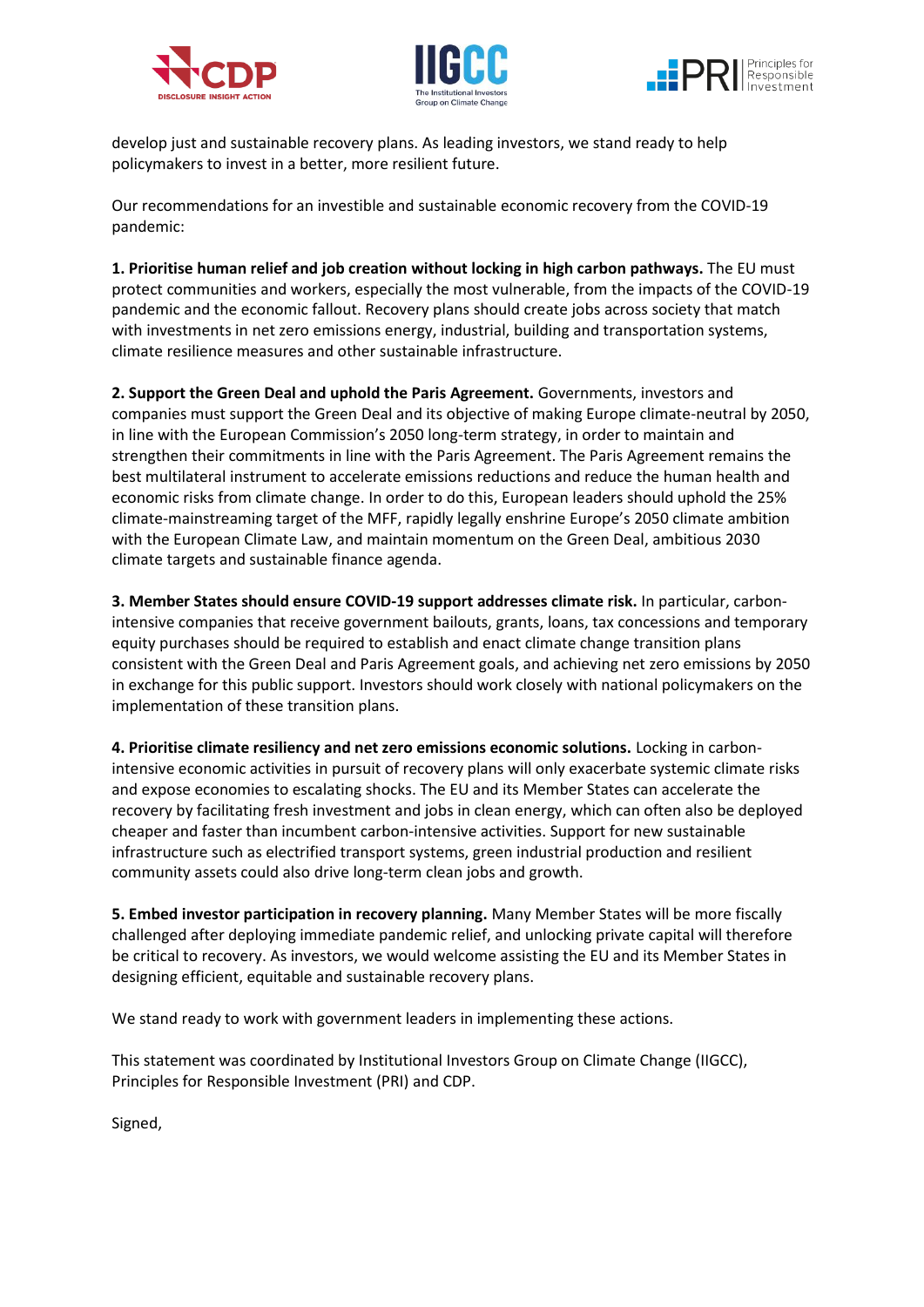





- 1. Aargauische Pensionskasse (APK)
- 2. Aberdeen Standard Investments
- 3. Aegon Nederland N.V.
- 4. Allianz Global Investors
- 5. Allianz Investment Management SE
- 6. Amundi
- 7. Andra AP-fonden
- 8. AP Pension
- 9. AP3 Third Swedish National Pension Fund
- 10. AP4 Fourth Swedish National Pension Fund
- 11. AP7, the Seventh Swedish National Pension Fund
- 12. ASR Vermogensbeheer N.V
- 13. ATISA Personalvorsorgestiftung der Tschümperlin-Unternehmungen
- 14. AustralianSuper
- 15. Avaron Asset Management
- 16. Aviva Investors
- 17. Banco Bilbao Vizcaya Argentaria S.A.
- 18. BancoPosta Fondi SGR
- 19. Bâtirente
- 20. BayernInvest
- 21. BDL Capital Management
- 22. Bernische Lehrerversicherungskasse
- 23. Bernische Pensionskasse BPK
- 24. BMO Global Asset Management
- 25. BNP Paribas Asset Management
- 26. Boston Common Asset Management
- 27. Bridgestone Hispania Pension, FP
- 28. Brunel Pension Partnership Ltd
- 29. Caisse Cantonale d'Assurance Populaire CCAP
- 30. Caisse de pension des sociétés Hewlett-Packard en Suisse
- 31. Caisse de pension du Comité international de la Croix-Rouge
- 32. Caisse de pensions de l'Etat de Vaud (CPEV)
- 33. Caisse de pensions du personnel communal de Lausanne (CPCL)
- 34. Caisse de pensions ECA-RP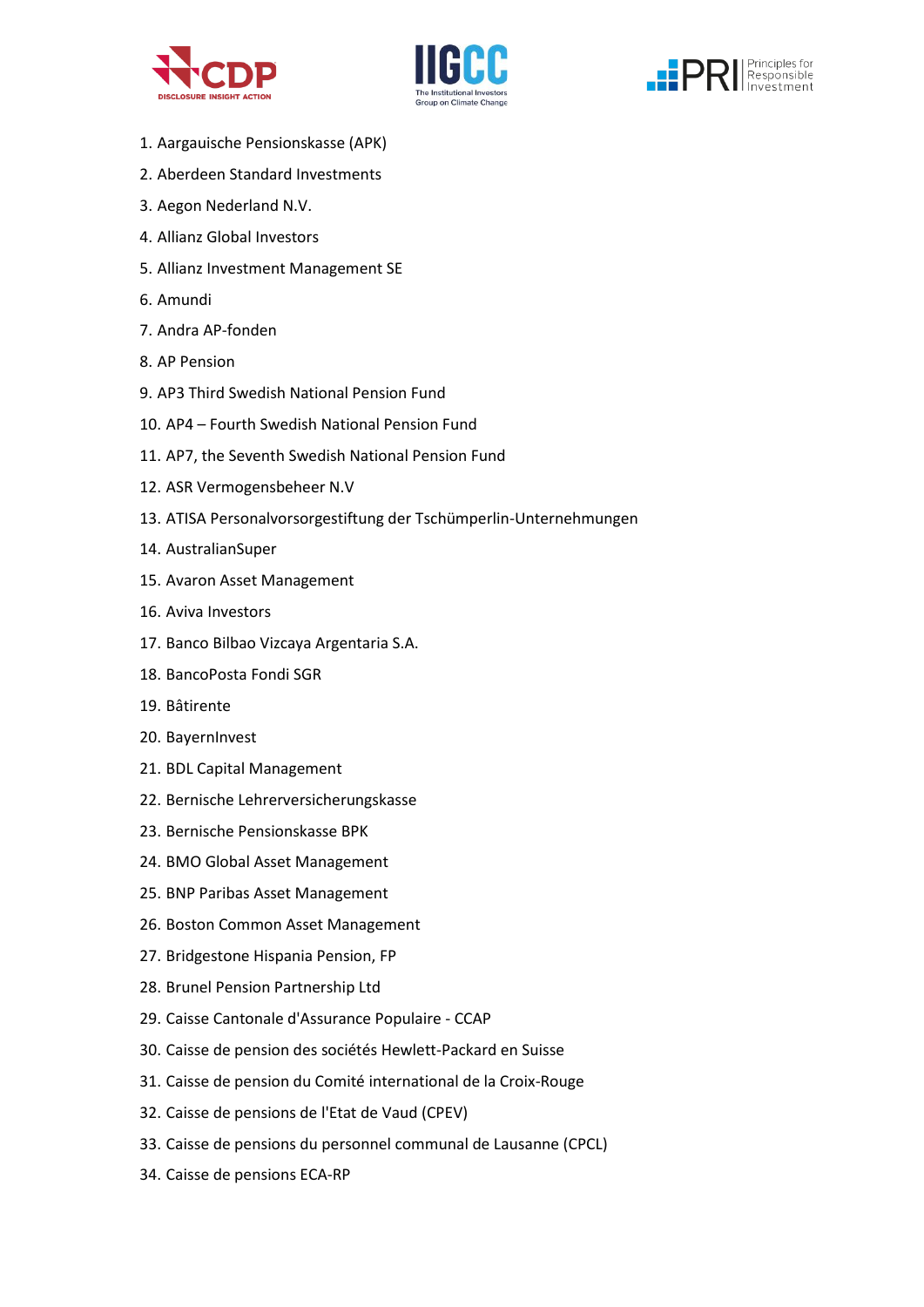





- 35. Caisse de prév. des Fonctionnaires de Police & des Etablissements Pénitentiaires
- 36. Caisse de Prévoyance de l'Etat de Genève (CPEG)
- 37. Caisse de Prévoyance des Interprètes de Conférence (CPIC)
- 38. Caisse de prévoyance du personnel de l'Etat de Fribourg (CPPEF)
- 39. Caisse de prévoyance du personnel de l'Etat du Valais (CPVAL)
- 40. Caisse intercommunale de pensions (CIP)
- 41. Caisse paritaire de prévoyance de l'industrie et de la construction (CPPIC)
- 42. Caja de Ingenieros
- 43. Candriam Luxembourg s.c.a
- 44. CAP Prévoyance
- 45. Capital Dynamics Ltd
- 46. CCOO, FP
- 47. Central Finance Board of the Methodist Church
- 48. Church Commissioners for England
- 49. Church of England Pensions Board
- 50. Church of Sweden
- 51. CIEPP Caisse Inter-Entreprises de Prévoyance Professionnelle
- 52. CPEG
- 53. Danske Bank A/S
- 54. DPAM
- 55. EAB Group Plc
- 56. Earth Capital Limited
- 57. East Capital Group
- 58. Ecofi Investissements
- 59. Elo Mutual Pension Insurance Company
- 60. Environment Agency Pension Fund
- 61. EOS at Federated Hermes, on behalf of its stewardship clients
- 62. Epworth Investment Management Ltd
- 63. EQ Investors
- 64. Etablissement Cantonal d'Assurance (ECA VAUD)
- 65. Ethos Foundation
- 66. Etica Sgr Responsible Investments
- 67. Evli Bank
- 68. Falkirk Council Pension Fund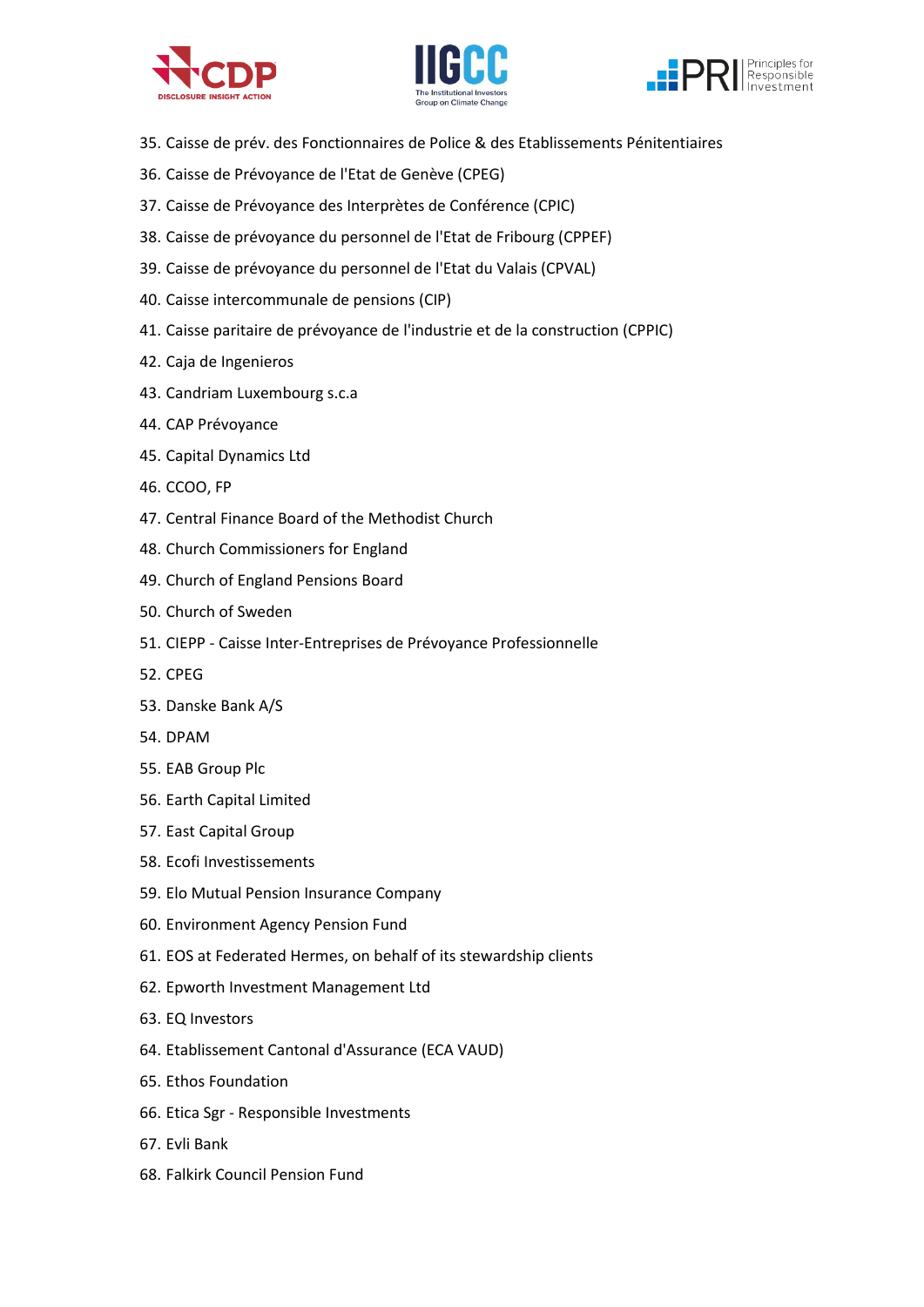





- 69. Fidelity International
- 70. Folksam Group
- 71. Fondation de la métallurgie vaudoise du bâtiment (FMVB)
- 72. Fondation de prévoyance Artes & Comoedia
- 73. Fondation de prévoyance des Paroisses et Institutions Catholiques (FPPIC)
- 74. Fondation de prévoyance du Groupe BNP PARIBAS en Suisse
- 75. Fondation Interprofessionnelle Sanitaire de Prévoyance (FISP)
- 76. Fondation Leenaards
- 77. Fondation Patrimonia
- 78. Fondo Cometa
- 79. Fonds de Prévoyance de CA Indosuez (Suisse) SA
- 80. Fonds interprofessionnel de prévoyance (FIP)
- 81. Första AP-fonden
- 82. Gebäudeversicherung Luzern
- 83. Gestion Férique
- 84. Glennmont Partners
- 85. Globalance Bank AG
- 86. Greater Manchester Pension Fund Management
- 87. Groupama Asset Management
- 88. Gulf International Bank (UK) Limited
- 89. GVA Gebäudeversicherung des Kantons St. Gallen
- 90. Hexavest
- 91. HSBC Bank Pension Trust (UK) Ltd
- 92. HSBC Global Asset Management
- 93. Impax Asset Management
- 94. International Business of Federated Hermes
- 95. ISGAM AG
- 96. Jupiter Asset Management Ltd
- 97. KBI Global Investors
- 98. Kempen Capital Management
- 99. La Banque Postale Asset Management
- 100. La Française Group
- 101. Legal & General Investment Management
- 102. LGPS Central Limited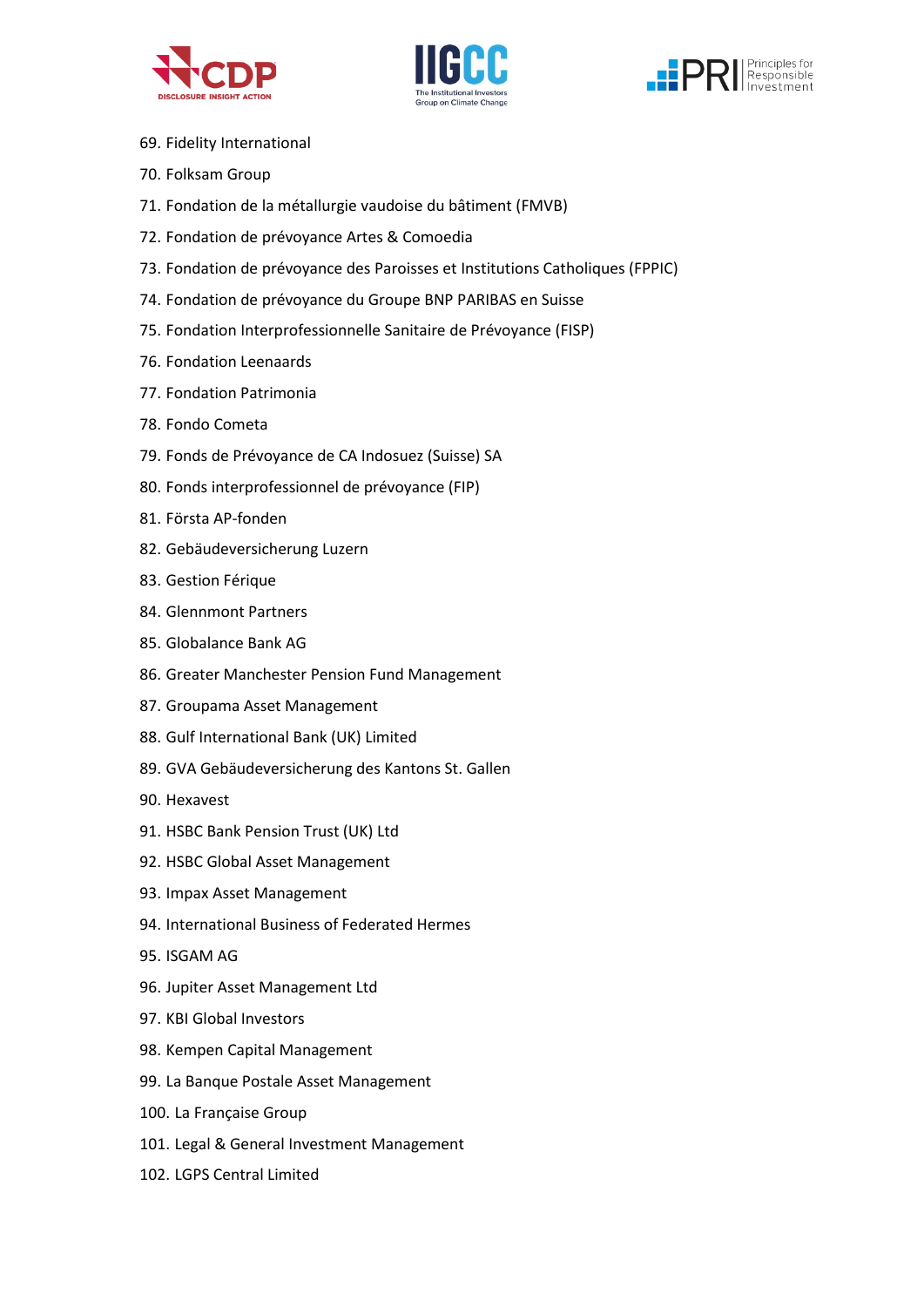





- 103. Lloyds Banking Group Pensions Trustees Limited
- 104. Local Pensions Partnership Investments Limited
- 105. Lombard Odier Group
- 106. London Pensions Fund Authority
- 107. Luzerner Pensionskasse
- 108. M&G Investments
- 109. Man Group plc
- 110. Merian Global Investors
- 111. MN on behalf of PMT and PME
- 112. MP Investment Management A/S
- 113. MPC Renewable Energies GmbH
- 114. Nest Sammelstiftung
- 115. NN Investment Partners
- 116. Nomura Asset Management
- 117. Nordea Asset Management
- 118. NorthEdge Capital LLP
- 119. Northern Ireland Local Government Officers' Superannuation Committee
- 120. OFI AM
- 121. Ostrum Asset Management
- 122. P+, Pensionskassen for Akademikere
- 123. PenSam
- 124. PensionDanmark
- 125. Pensionskasse AR
- 126. Pensionskasse Bank CIC (Schweiz)
- 127. Pensionskasse Basel-Stadt
- 128. Pensionskasse Bühler AG Uzwil
- 129. Pensionskasse Caritas
- 130. Pensionskasse der Stadt Winterthur
- 131. Pensionskasse Pro Infirmis
- 132. Pensionskasse Römisch-katholische Landeskirche des Kantons Luzern
- 133. Pensionskasse Schaffhausen
- 134. Pensionskasse SRG SSR
- 135. Pensionskasse Stadt Luzern
- 136. Pensionskasse Unia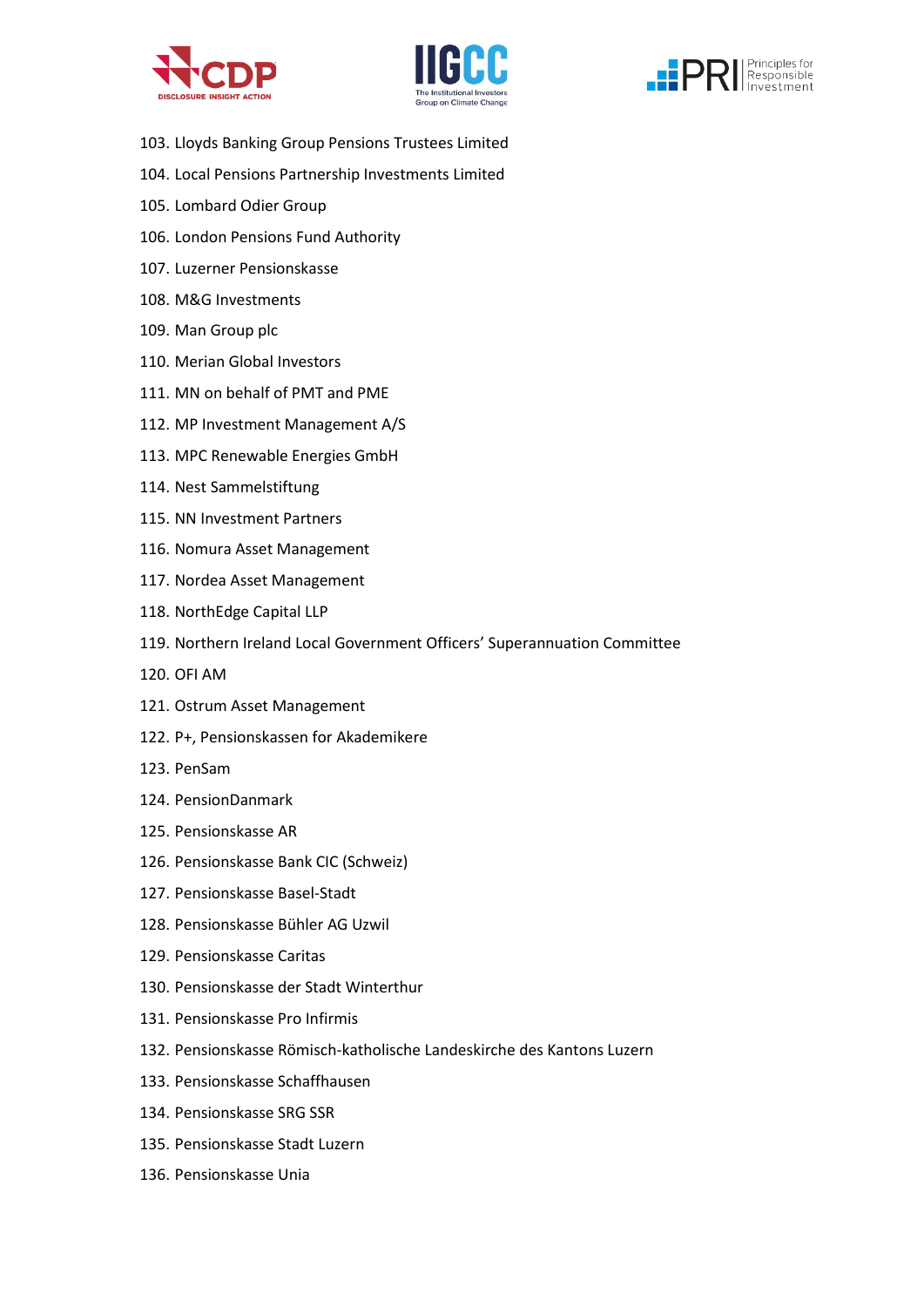





- 137. Personalvorsorgekasse der Stadt Bern
- 138. PGGM
- 139. Pictet
- 140. PKA
- 141. Polden-Puckham Charitable Foundation
- 142. Prévoyance Santé Valais (PRESV)
- 143. Prévoyance.ne
- 144. Profelia Fondation de prévoyance
- 145. Prosperita Stiftung für die berufliche Vorsorge
- 146. Quaero Capital
- 147. Rathbone Brothers Plc
- 148. RRSE (Regroupement pour la Responsabilité Sociale des Entreprises)
- 149. Representative Church Body of the Church of Ireland
- 150. Retraites Populaires
- 151. Robeco Institutional Asset Management
- 152. Royal London Asset Management
- 153. Santander Asset Management
- 154. Schroders Investment Management
- 155. Scottish Widows Group Limited
- 156. SEB Investment Management AB
- 157. Secunda Sammelstiftung
- 158. Sierra Global Management, LLC
- 159. Sp-Fund Management Company Ltd
- 160. St. Galler Pensionskasse
- 161. Statewide Super
- 162. Stiftung Abendrot
- 163. Strathclyde Pension Fund
- 164. Terre des hommes
- 165. The Avon Pension Fund
- 166. The Swedish Foundation for Strategic Environmental Research, Mistra
- 167. The United Reformed Church (UK)
- 168. The William Leech Foundation Limited
- 169. Trillium Asset Management, LLC
- 170. Trusteam Finance